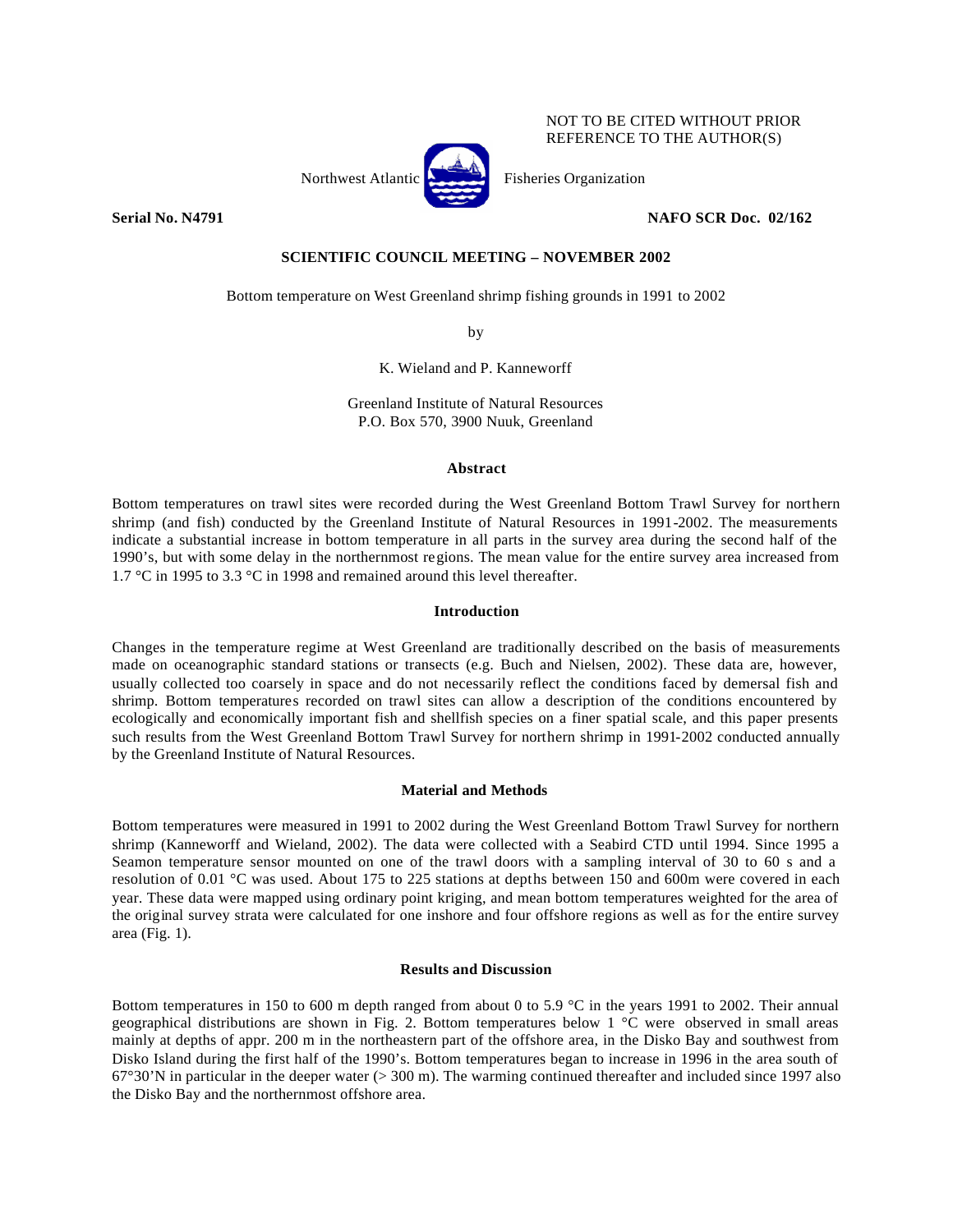Spatially weighted mean bottom temperatures showed a substantial increase in all of the different regions during the second half of the 1990's, but with some delay in the northernmost regions (Fig. 3A). The values for region 1 and 2 were very similar ranging between 1.1 and 1.4 °C in 1991 to 1996 and between 2.4 and 2.9 °C since 1998. The survey was in 1993 extended to Southwest Greenland (region 5) where the mean bottom temperature decreased intermediately in 1995 to 3.2 °C and fluctuated between 4.5 and 5.4 °C thereafter. Rätz reported (1998) similar results for this area in depths of 200 to 400 m. Mean values for the entire survey area correlated closely with the values from region 3 in the period 1993-2002 (Fig. 3B). Overall spatially weighted mean bottom temperature increased from 1.7 °C in 1995 to 3.3 °C in 1998 and remained around this level thereafter (Fig. 3C).

#### **References**

- Buch, E. and M.H. Nielsen. 2002. Oceanographic investigations off West Greenland 2001. NAFO SCR Doc. 02/17 Ser. No. N4618.
- Kanneworff, P. and K. Wieland. 2002. Stratified-random trawl survey for northern shrimp (*Pandalus borealis*) in NAFO Subareas 0+1 in 2002. NAFO SCR Doc. 02/148 Ser. No. N4777.
- Rätz, H.-J. 1998. Abundance, biomass and size composition of dominant demersal fish stocks and trend in near bottom temperature off West and East Greenland, 1982-97. NAFO SCR Doc. 98/21 Ser. No. N3005.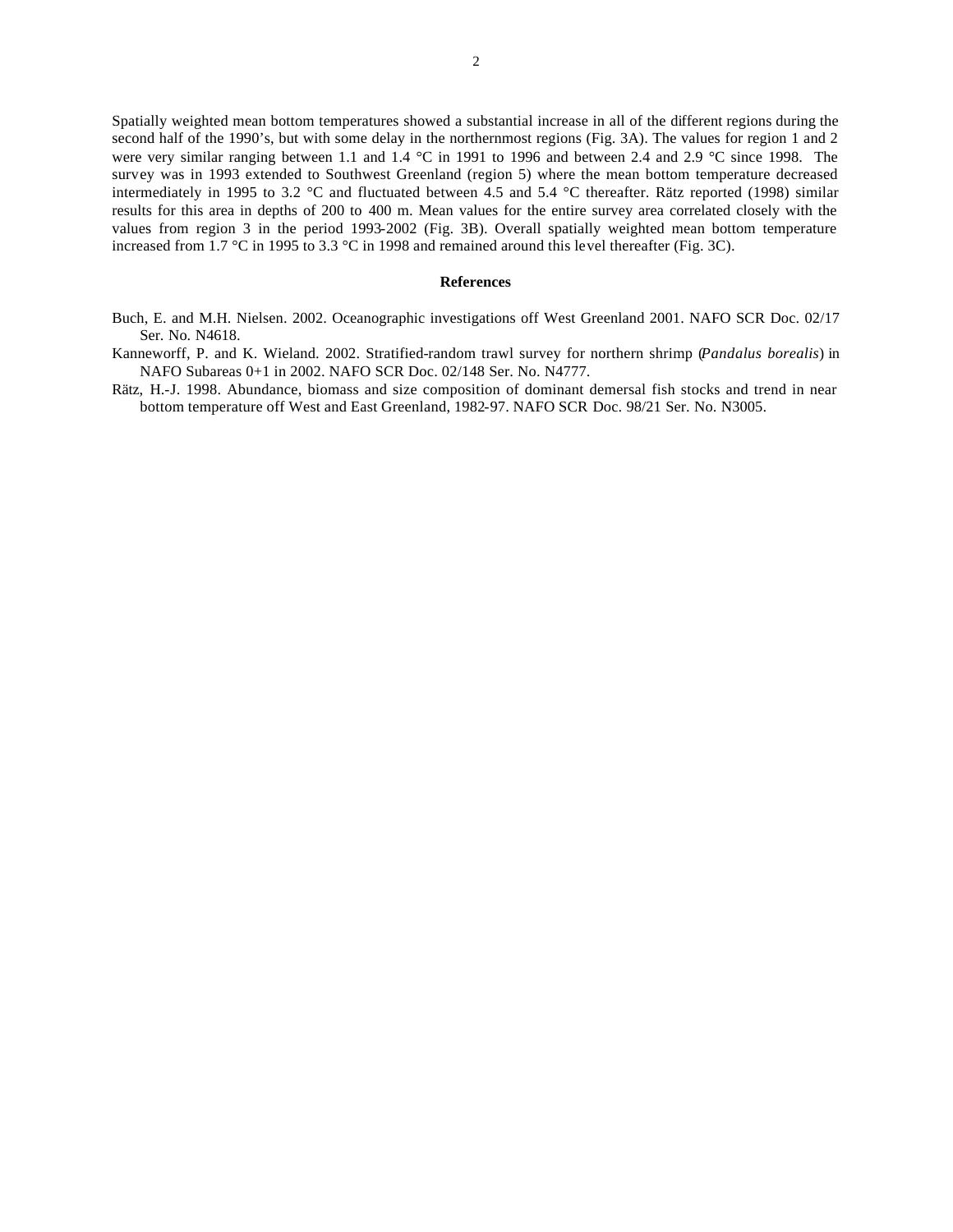

Fig. 1. Survey area and stratification.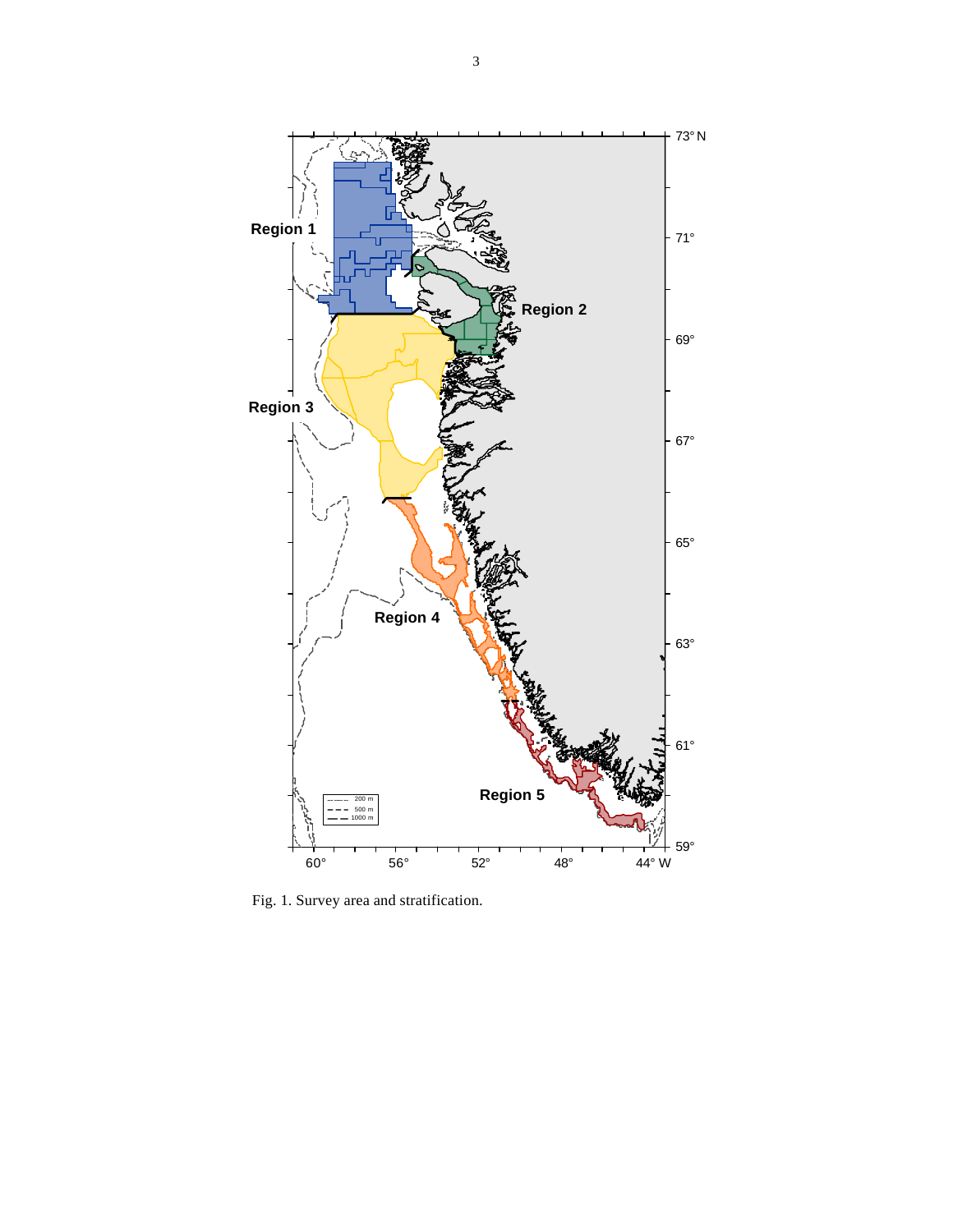

Fig. 2. Bottom temperatures on West Greenland shrimp fishing ground (150-600 m depth) 1991-2002.